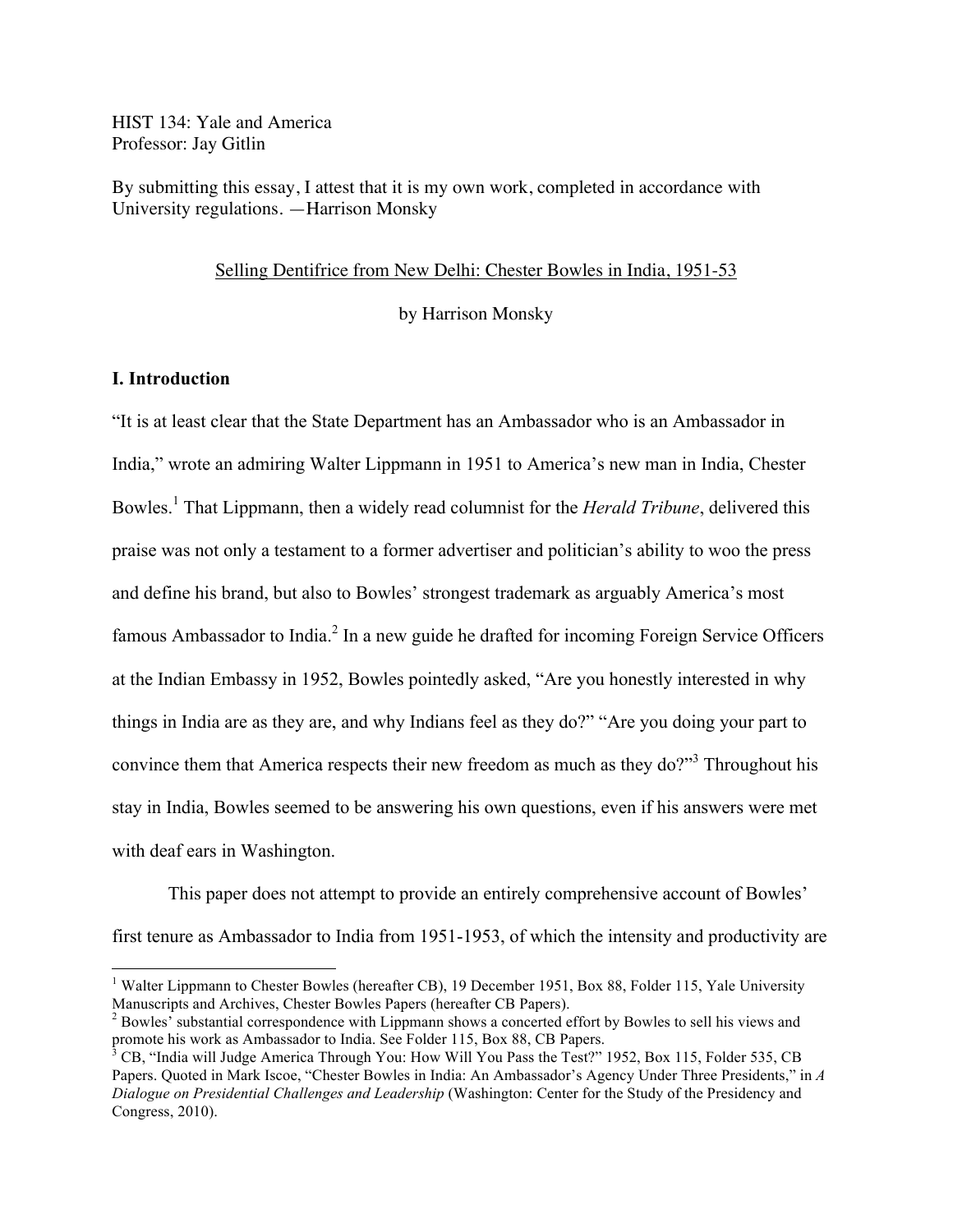evident in the extensive documentary records Bowles donated to his alma mater. Rather, it will consider how Bowles' unique strengths as a diplomat—his ability to empathize, forge relationships and negotiate between the vastly different realities of Asia and Washington caused him to clash with the same establishment he was charged with representing. Where Bowles was, in fact, interested in why Indians felt as they did, Washington was only interested in where Indians fit in the Cold War jigsaw puzzle. Bowles' willingness to fight Washington despite this fundamental difference in outlook perhaps foreshadowed the disappointing end to his career in government.

### **II. From New Haven to New Delhi**

How did Bowles—a bluish-blooded New England liberal—find himself in the heat of Nehru's New Delhi in December 1952? Bowles began his journey in Connecticut. Born to conservative, well-to-do parents in Springfield, he attended three of the state's most elite schools: Roxbury in Cheshire, Choate in Wallingford and Yale in New Haven. In what he later considered an "academic accident," he enrolled in Yale's Sheffield Scientific School rather than its more prestigious Liberal Arts College.4 Still, Bowles took advantage of the campus' thriving social life, captaining the Golf Team, joining the Book and Snake society, and earning highly respectable "Cs."

A career in advertising followed. After a botched attempt to break into journalism, Bowles spent four years as a staff copywriter in New York before founding the firm of Benton & Bowles with William Benton, a fellow Yale alumnus, in 1929. The duo found enormous success, pioneering the use of consumer surveys to design advertising campaigns, which would become an industry standard. In a precursor to his conversations with the street dwellers of New Dehli on

 <sup>4</sup> Howard B. Schaffer, *Chester Bowles: New Dealer in the Cold War* (Cambridge: Harvard University Press, 1993), 8.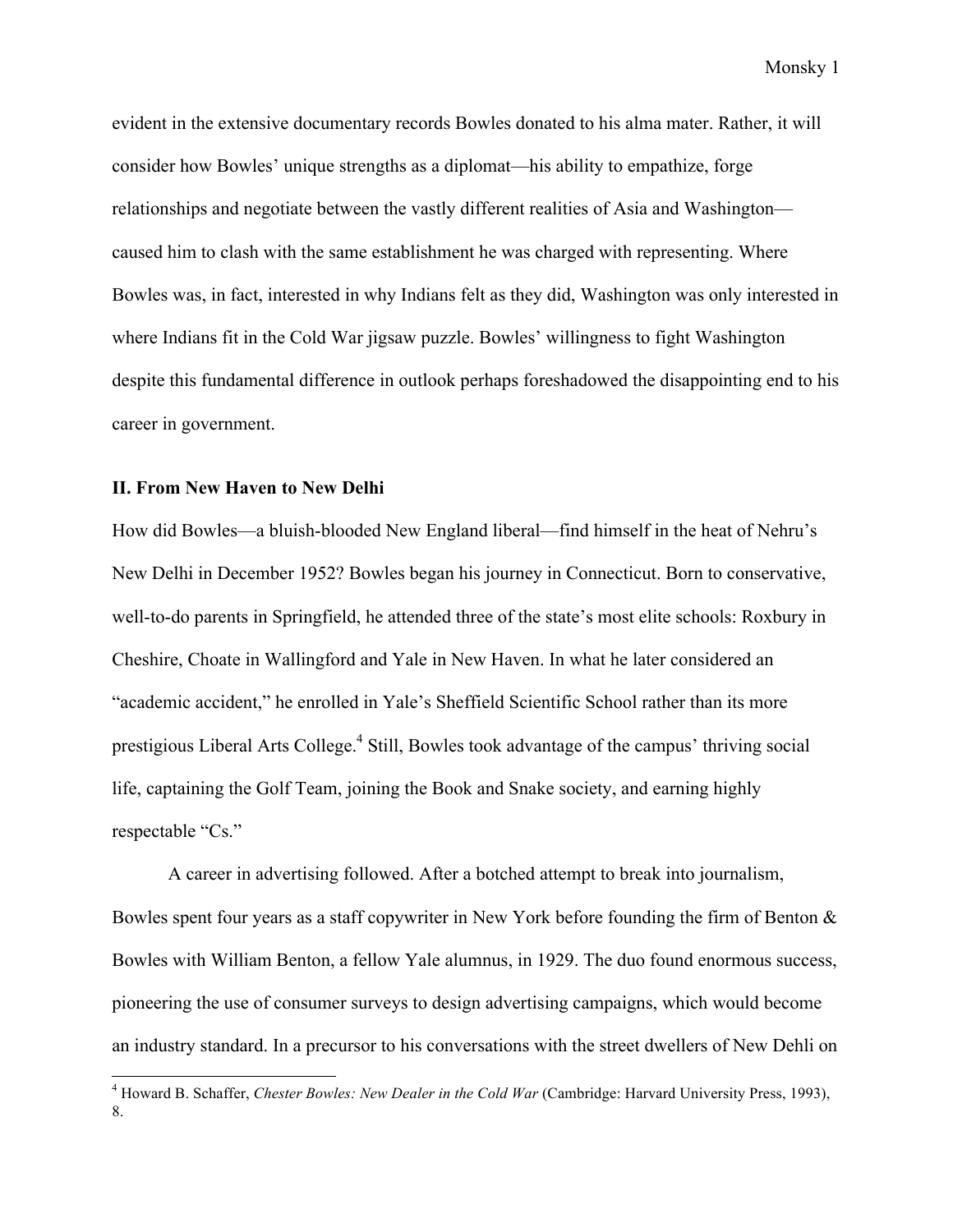American foreign policy, Bowles himself was known to go door to door interviewing housewives about their preferred household brands. Benton & Bowles became even more famous for its innovations in the young field of radio advertising. Bowles broke new ground by packaging weekly, hour-long radio programs that integrated advertising into scripts, plots and titles. $5$ 

Despite Bowles' personal financial success, the Depression profoundly affected his personal philosophy, turning him into an ardent supporter of the New Deal and laying the foundations for the liberalism that would famously guide his approach to foreign policy.<sup>6</sup> The World War II turned Bowles to politics. When a bad ear ruled out active duty, Bowles became an administrator for the Office of Price Administration, eventually rising to its top job. A mixed career in Connecticut politics followed; Bowles was elected governor in 1949, but lost his reelection bid. In search of a post-election job, Bowles leveraged his contacts, including Averell Harriman, then director of the Mutual Security Agency, to angle himself for an overseas diplomatic appointment. When Bowles managed to secure a meeting with Truman, the President asked where he would like to go. Bowles later recalled that he didn't know why he answered, "India," but that Truman responded, "Well, I thought India was pretty jammed with poor people and cows wandering around the streets, witch doctors and people sitting on hot coals…but I did not realize that anybody thought it was important."

### **III. Ambassadorship**

<sup>&</sup>lt;sup>5</sup> Schaffer, 10-11.<br>
<sup>6</sup> For a more thorough treatment of Bowles' worldview as relates to Foreign Policy, see Richard P Dauer, *A North*-*South Mind in an East-West World: Chester Bowles and the Making of United States Cold War Foreign Policy, 1951-69* (Westport, Connecticut: Praeger, 2005).<sup>7</sup> Shaffer, 37.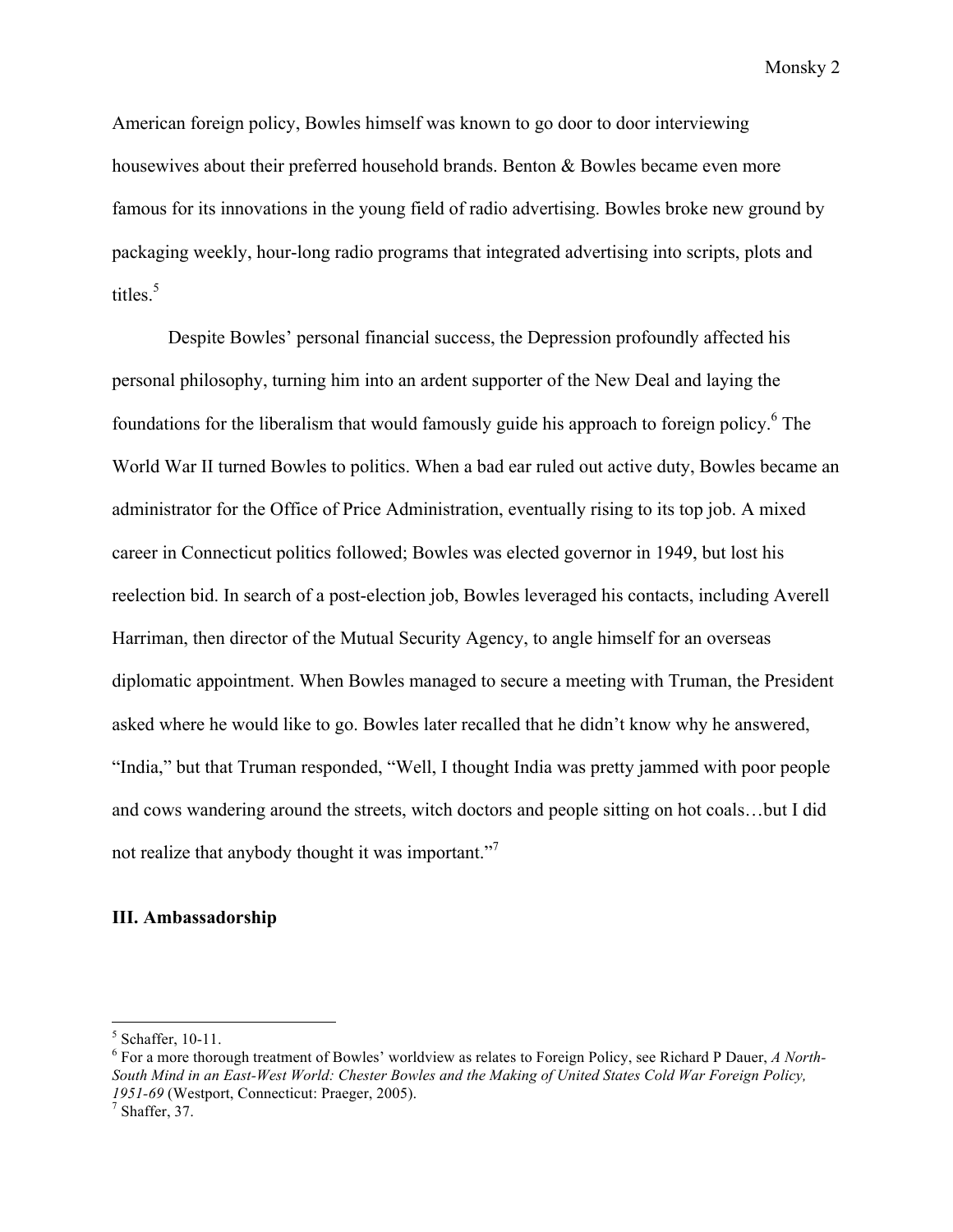When Bowles arrived in India on October 10, 1951, National Security Council directive 98/1 had already spelled out the official logic behind United States Policy towards India. Entitled, "General United States Policies with Respect to South Asia" and marked Top Secret, the document invoked the dominating logic of Cold War domino theory to call for renewed efforts to improve relations with India. For American strategists, the forecast in Asia looked bleak: China had turned to communism, invaded Tibet, and enabled "reverses" in Korea. Consequently, "the loss of India to the Communist orbit would mean that for all practical purposes all of Asia will have been lost." In addition to its symbolic and strategic importance as a democratic buffer to communism's march, India also had "certain strategic materials of importance to our national defense<sup>"8</sup>

Two of the report's laundry list of policy recommendations would prove particularly significant for Bowles' tenure as Ambassador. First, the report noted that the leaders of India in particular "posses great prestige, throughout the whole of Asia," and called for more aggressively courting those leaders. Their investment in American values and interests could prove critical in influencing other Asian governments and supporting the United States in the diplomatic theatre of the United Nations. Second, though the United States wished to avoid "assumption of responsibility for economic welfare and development," it called for economic assistance that while admittedly inadequate, would help reverse "the trend towards economic deterioration and of improving the western orientation of India." A caveat was that this aid would help facilitate on the part of India "the transfer to the United States of materials needed for stockpiling…related to national security." In other words, the United States would increase aid only to the extent that it saw vital U.S. security interests directly fulfilled.<sup>9</sup>

<sup>&</sup>lt;sup>8</sup> General United States Policies with Respect to South Asia, *FRUS*, 1951, Vol. 6, 1650-53.<br><sup>9</sup> Ibid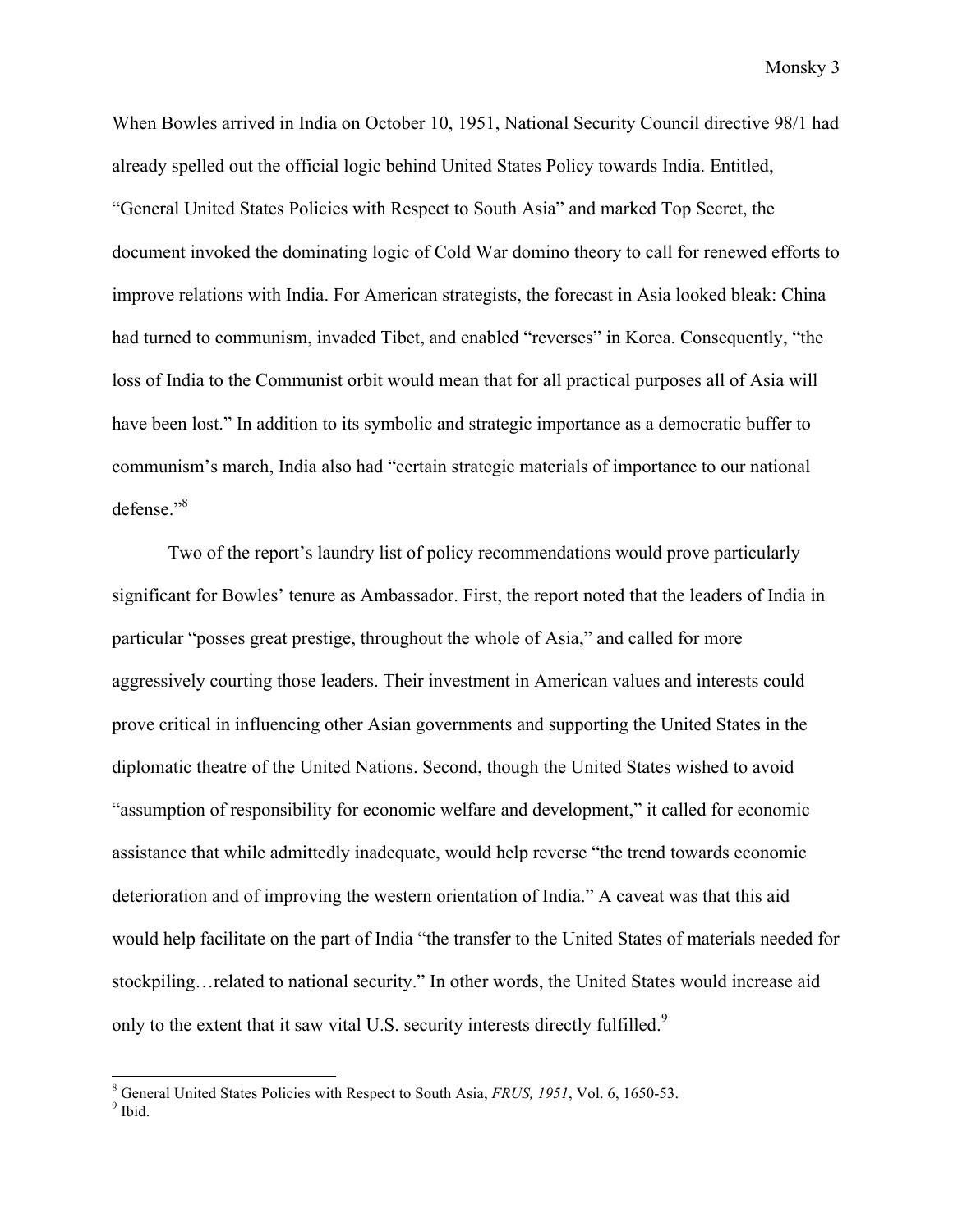Bowles made his own assessment after his first weeks in New Delhi, which he laid out in a memorandum to Secretary of State Dean Acheson in December 1951. Even in the very early stages of his Ambassadorship, Bowles challenged the conventional thinking at home in Washington:

> We must also re-examine our objectives in India and our concept of India's role in world affairs. We have all regarded India as a country which, by all odds, should be a full partner of the western World in the struggle against the Communist bloc, but which for some perverse reason refused to support the Free World Countries in their efforts to deal with the aggressor powers. $10$

In Bowles' eyes, this logic was deeply flawed. Short of a third world war, he argued, India would not openly support the "free world" in any way that might set it against China. "Any aggressive effort to pressure India with a different position will be ineffective," he went on, "and eventually may alienate a people and a government which are now basically sympathetic to our objectives and opposed to totalitarianism."<sup>11</sup>

Bowles' years of experience in advertising were evidenced by his ability to perceive and explain Indian attitudes and mindsets. By his own account, Bowles had conducted in his first weeks a kind of rolling focus group, drawing conclusions from conversations on the street and over tea with other ambassadors, foreign service officers, peasants, urbanites, journalists and politicians. Bowles' cabled back to Washington a mixed picture. Most importantly, he saw opportunity where the Soviet's position had slipped. While most Indian leaders had only a few years earlier admired Russia's material economic achievements and ignored its more brutal methods, Indian elites now increasingly viewed the USSR as an aggressive instigator of the Korean War and an irresponsible steward of peace. Still, Soviet propaganda remained "alarmingly effective, particularly among young people." Bowles' assessment was consistent

 $10^{10}$  CB to Dean Acheson, 6 December 1951, Box 93, Folder 222, CB Papers.  $11$  Ibid.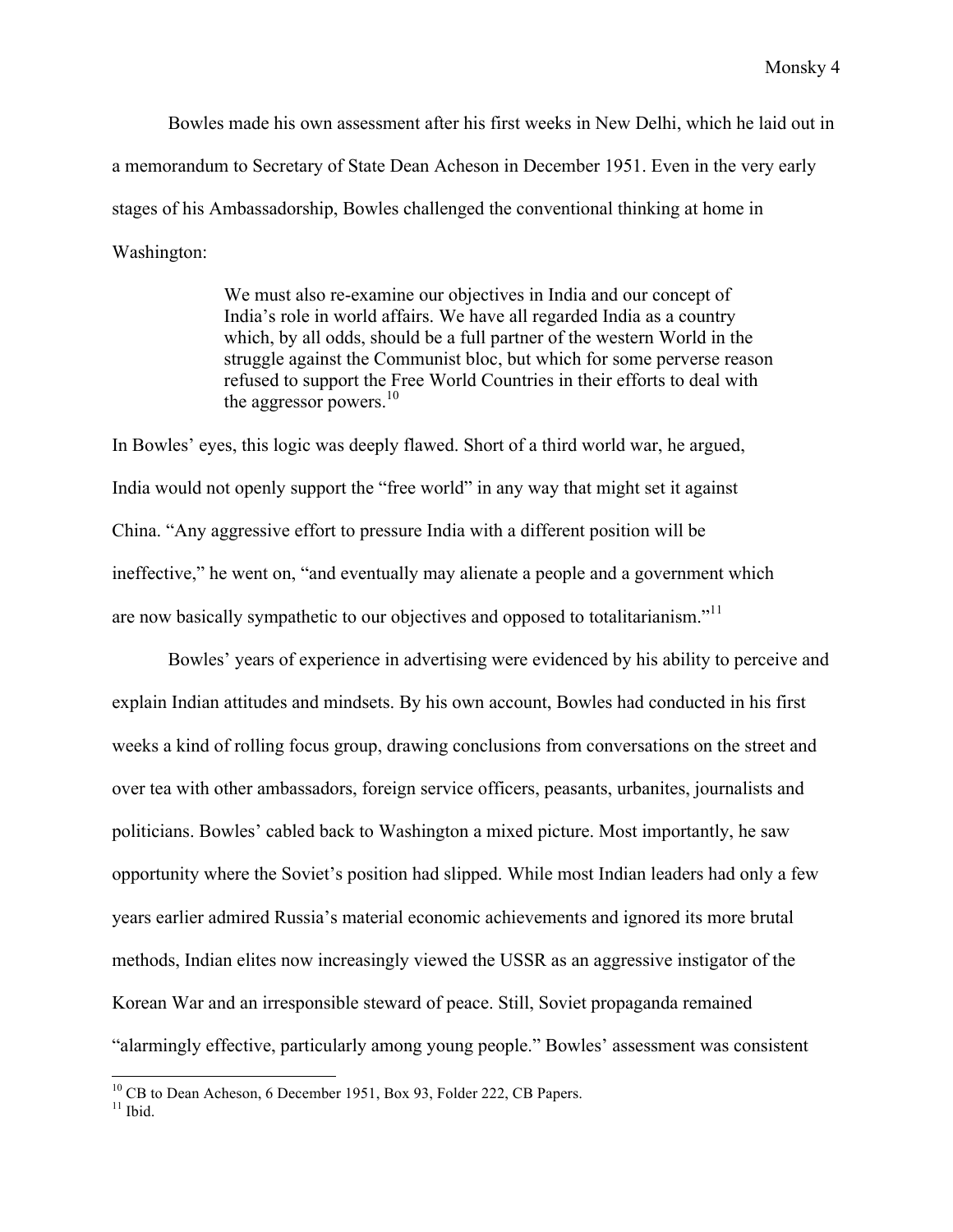with that of British diplomats, whose ability to influence the U.S. government's understanding of India is apparent in State Department documents detailing the policy process in Washington.<sup>12</sup> In this respect, Bowles also drew on his advertising background in proposing the expansion of U.S. propaganda efforts under the banner of the United States Information Service (USIS). He believed that problematic Indian attitudes could be broken down "with a surprising speed" if only U.S. positions were presented more convincingly. <sup>13</sup>

Bowles next turned to US-Indian relations more generally, explaining differences between the two nations in the context of the prevailing psyche of the Indian leadership. For Bowles, Indians held an "illogical," if subconscious, sense of security, owing to a deep connection to its historically protective geography: two oceans and the tallest mountain range in the world. What was more, the enormous domestic problems facing leaders of a former British colony "induces them to rationalize away the danger of a Russian attack, and to tell themselves that the present conflict is at least partly crested by our fears and inexperience." But Indians were also "intensely sensitive" about their new independence when it came to accepting U.S. aid and the requisite strings attached, fearing any move back towards colonial dependence that would hinder its sense of integrity. Related to this fear was uneasiness about the racial prejudices many Indians believed still plagued the United States. "Perhaps the creates single success of the USSR in India," Bowles stated, "Is the fact that many Indians are convinced that Americans can never accept the colored races as equals."<sup>14</sup> Bowles' keen and nuanced understanding of the Indian mindset in 1952—a potent and contradictory mixture of history and geopolitics, a false sense of

<sup>&</sup>lt;sup>12</sup> Memorandum of Informal US-UK Discussions in Connection with the Visit to London of Donald D. Kennedy, Deputy Director, Office of South Asian Affairs,  $FRUS$ ,  $1951$ , Vol. 6, 1653-59.

<sup>&</sup>lt;sup>13</sup> CB to Donald Kennedy, 27 December 1951, Box 95, Folder 265, CB Papers.<br><sup>14</sup> CB to Dean Acheson, 6 December 1951, Box 93, Folder 22, CB Papers.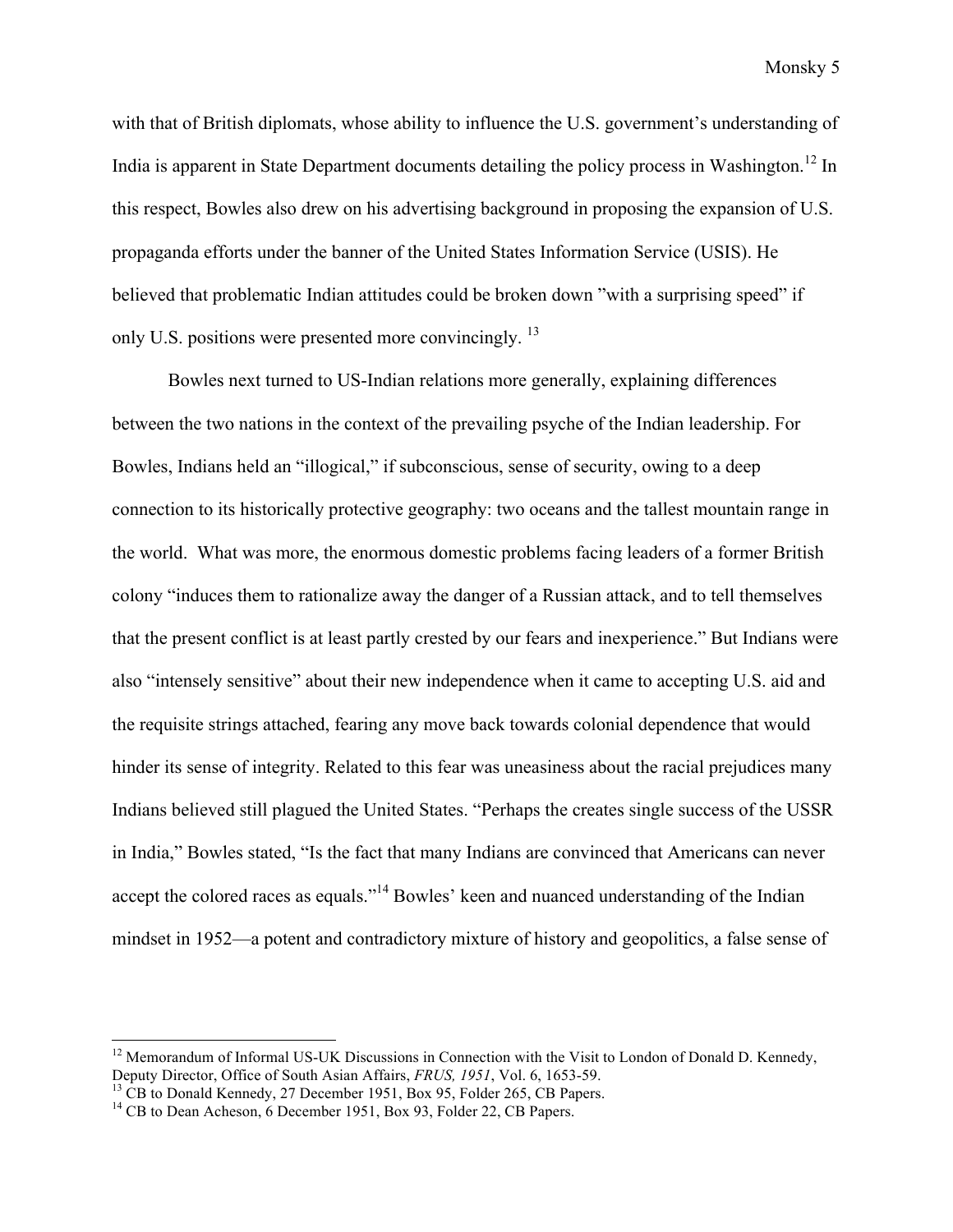security in some areas and a heightened insecurity in others—would be a critical means of forging a bond India's top leader, Jawarharlal Nehru.

Bowles' ability to forge close personal ties to Nehru translated into a major strategic advantage for the United States. Arguably the most respected and revered Indian political leader since Gandhi, Nehru's personal attention was a highly valued commodity for foreign diplomats.<sup>15</sup> Bowles clearly used his charm and personality to his advantage; official correspondence between the two men is speckled with personal touches. One letter from "a grateful" Nehru in October 1952 thanked the "exceedingly good" Bowles for taking the trouble to recover Polaroid photographs the two men had taken on a trip together.<sup>16</sup> Earlier correspondence between Bowles and his staff reveals that Bowles did in fact go through some trouble to locate the films. $17$ 

Soon after Bowles' arrival, a series of frank conversations with Nehru helped him paint a clear picture of Indian views on American strategy towards the Sino-Soviet threat. Nehru argued that from his perspective, the Cold-War paradigms that dominated U.S. foreign policy rhetoric were problematic. Nehru offered three main recommendations. His first complaint was racial; the United States should aim to "accept the colored nations of the world as full equals with the white" and should also not appear to support colonialism. Second, he felt that the Soviets had more successfully "copyrighted" the word "peace," and suggested the United States focus on making public commitment to disarmament. Third, he argued that the United States' statements about China in particular and Communists in general were far too violent; Nehru argued that this only helped the Russians persuade the Chinese that the Americans were hell-bent on destroying them, making Chinese aggression more likely.

<sup>&</sup>lt;sup>15</sup> Schaffer, 45-47.<br><sup>16</sup> Nehru to CB, 15 October 1952, Box 98, Folder n.a., CB Papers. <sup>17</sup> CB to J. I. Krene, 16 October 1952, Box 98, Folder n.a., CB Papers.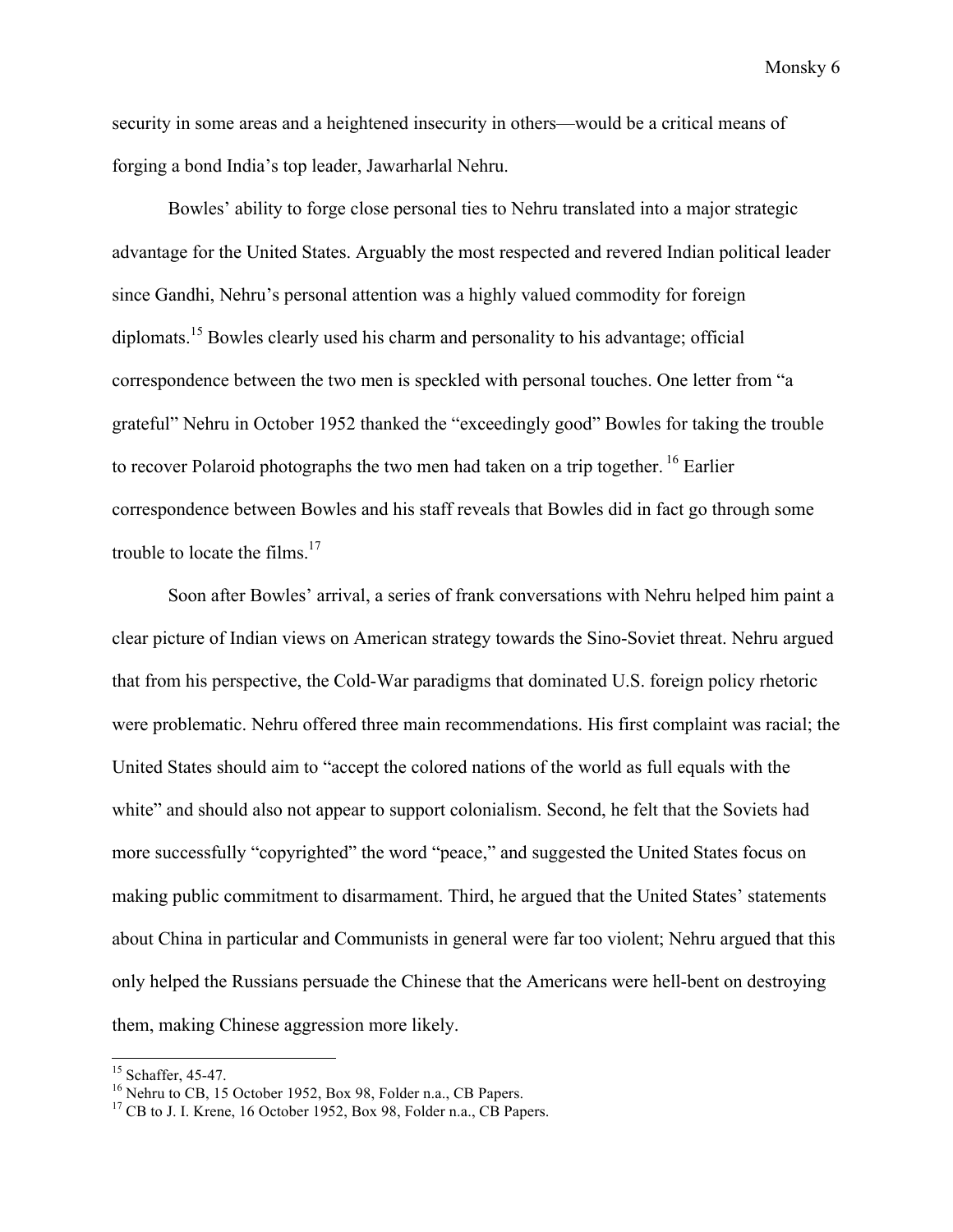Though far from a hardliner, Bowles held on to serious fears about India's security and unpredictable communist dictators like Mao. On the eve of his departure from New Dehli in March 1953, Bowles sent a final memorandum to Nehru on the potential dangers of the "unsettled political situation" in South Asia. "I am taking the liberty of again opening up this complex and crucial subject," Bowles wrote, "because you have always made me feel that I could talk to you frankly and as a friend." With the death of Stalin earlier that month came the possibility of an emboldened Mao, and the potential for "a Chinese move into the tempting vacuum of 'Indo-China," a conquest requiring few troops to win much rice. Because he understood Nehru's sensitivity to patronizing attempts to scare India into closer alignment with the west, Bowles turned to early American history and its early policy of neutrality towards European affairs begun under Washington and cemented by Monroe. Likening India's relationship with the countries of Indo-China to the United State's connection with South America, Bowles suggested Nehru offer a stronger security guarantee to vulnerable states like Burma.<sup>18</sup>

But if Bowles' bond with Nehru grew stronger until the day he left, his frustration with Washington rose to a fever pitch mid-way through his tenure. Shortly after his return from a trip to Nepal in February 1952, Bowles got word that officials at State had not approved his recommendations for aid to India for the 1953 fiscal year; although he had requested \$157 million, only \$90 million was earmarked in the proposed budget.<sup>19</sup> In addition, Washington had also decided to cut off grain shipments to India 250,000 tons short of the amount Bowles had asked for.

<sup>&</sup>lt;sup>18</sup> CB to Nehru, 22 March 1953, Box 95, Folder n.a., CB Papers. <sup>19</sup> CB to Harriman, 8 February 1952, Box 93, Folder 228, CB Papers.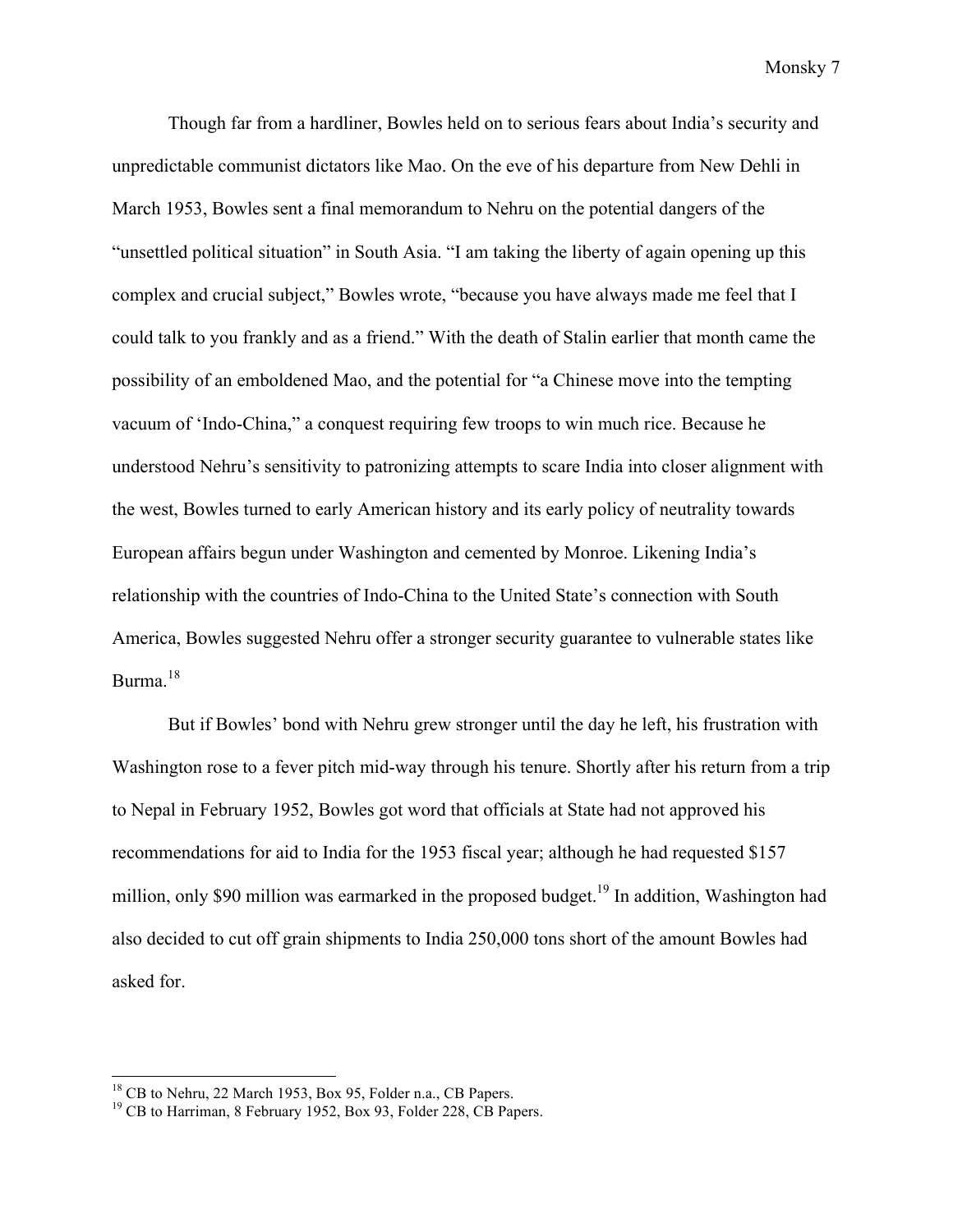Bowles was furious, and he appealed directly to President Truman's General Counsel, Charles Murphy. "In my opinion, this represents a shocking breach of faith," Bowles wrote. He continued, with a sense of urgency that was palpable in his prose:

> Anyone who has traveled at all extensively through India can have no doubt about the need. In a recent thousand mile, nine day automobile tour through South India, I saw many tragic evidences of malnutrition. Indeed, the grain which is expected from us only enables the Indian Government to maintain an average daily diet of 1800 calories, which is substantially below the amount of food required by any reasonable dietetic standard...<sup>20</sup>

That the bureaucrats in Washington would only provide enough food aid to the extent that it would prevent mass starvation and the Soviets from getting an upper hand was symbolic of a larger gap between Bowles' view and that of the foreign policy establishment. While critics would later paint Bowles and his contemporary Adlai Stevenson as "soft," in disposition and in policy, Bowles saw aid to India not only as a humanitarian calling but also a strategic necessity. In a letter to Averell Harriman on the subject, Bowles set the question of aid to India in dramatic terms. "Time is of the essence," Bowles explained. India was in its second year of a five-year effort to increase food production. If it failed, political unrest could ensue. There was a real danger that the Indian Communist party could successfully ride the issue to an overwhelming political victory. But most importantly, "a demonstration that democracy works in India would be of inestimable value in offsetting propaganda from China about the successes of the communist regime in improving the economic position of its people." In other words, the aid could be crucial in preventing Communism's rise in India.<sup>21</sup>

In fact, Bowles was so determined that he also contacted the President himself: "If Indian democracy was going to survive over the next several years," Bowles later recalled telling Truman, "we would have to take bold steps to help them." But bold steps involved significant

<sup>&</sup>lt;sup>20</sup> CB to Charles Murphy, 23 December 1951, Box 93, Folder 228, CB Papers. <sup>21</sup> CB to Harriman, 8 February 1952, Box 93, Folder 228, CB Papers.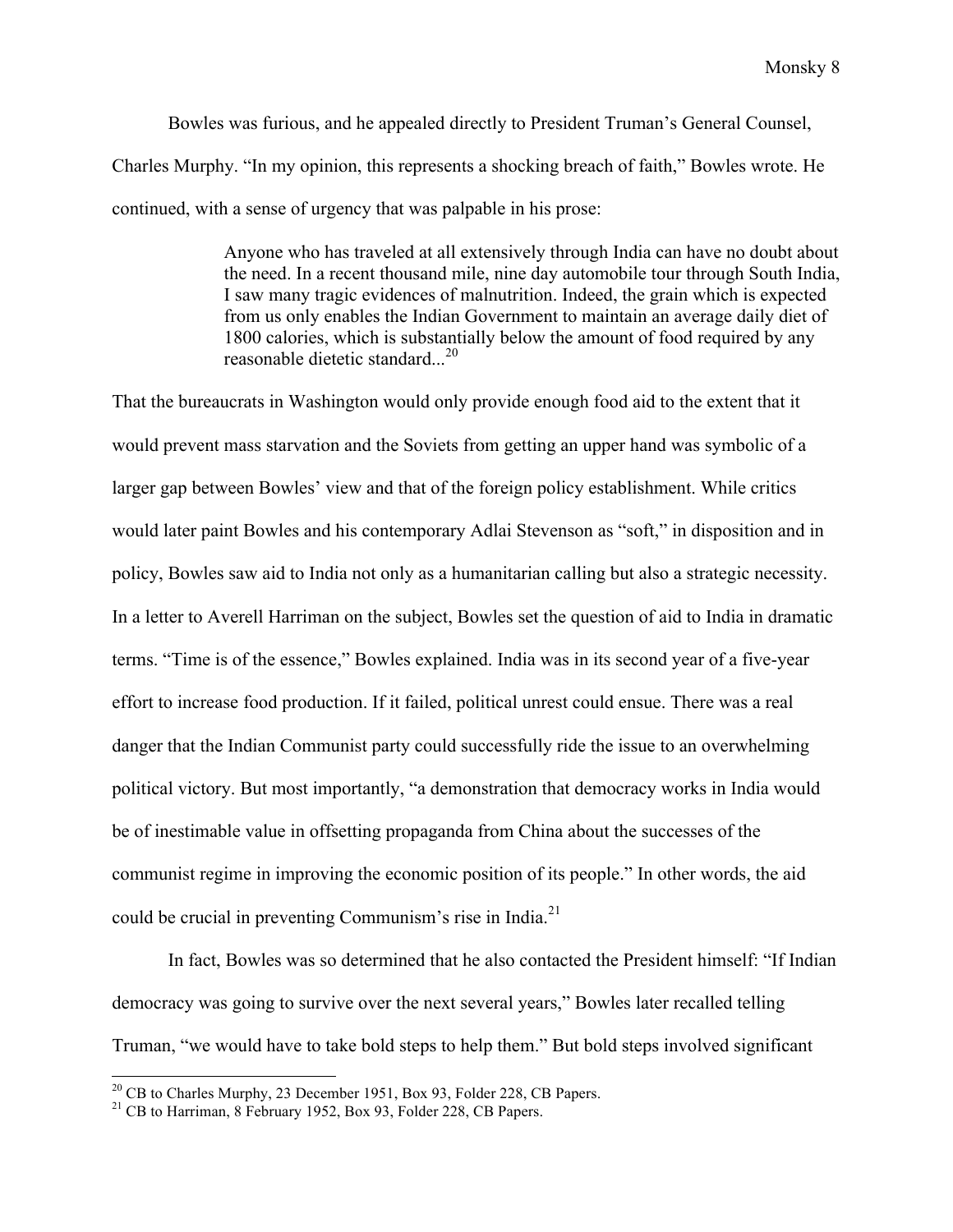aide packages that the bureaucracy was not willing to part with. A keen student of personality, Bowles attempted to appeal to Truman's "record for facing up to critical situations as they came up and going ahead and taking action no matter what the reaction was likely to be." At Truman's prompting, administration officials upped the aid figures, but still did not meet Bowles' initial request. $^{22}$ 

When the Embassy's own operating budget was also reduced, Bowles sent a stern letter to Donald Kennedy that decried the larger problem with Washington—a disengagement with the facts on the ground when it came to public diplomacy in particular and relations with India in general:

> Sometimes I think we tend to forget that there is much more to India than just to Delhi, Bombay, Calcutta and Madras. The country is almost as big as the United States and just as varied. If we are to keep up with the current developments and not rely entirely, as we have too much in the past, on newspapers and cocktail parties for our information, we simply must get out into the country.<sup>23</sup>

Bowles realized that the fundamental problem was in part a basic and unchangeable one: the sheer distance between Washington and New Delhi. "In Europe, you, and Averell Harriman are able to shuttle across the ocean almost as easily as you can go to Chicago," he explained to Dean Acheson, while policymakers who visited India "are those who have the time to take a roundthe-world trip. Most of them spend only a day or two picking up a few quick impressions, then pass on."24 Bowles' tendency to become verbose and repetitive about his personal views with Acheson and others was evident throughout his protests of State's funding cuts. According to Bowles biographer Howard Shaffer, the trait was a holdover from Bowles' advertising days that did not win him friends. As Schaffer points out, "to derisive critics at the State Department and

<sup>&</sup>lt;sup>22</sup> Conversation Memoranda, February 1952, Box 98, Folder n.a., CB Papers.<br><sup>23</sup> CB to Donald Kennedy, 15 October 1952, Box 95, Folder 267, CB Papers. <sup>24</sup> CB to Dean Acheson, 23 April 1952, Box 93, Folder 228, CB Papers.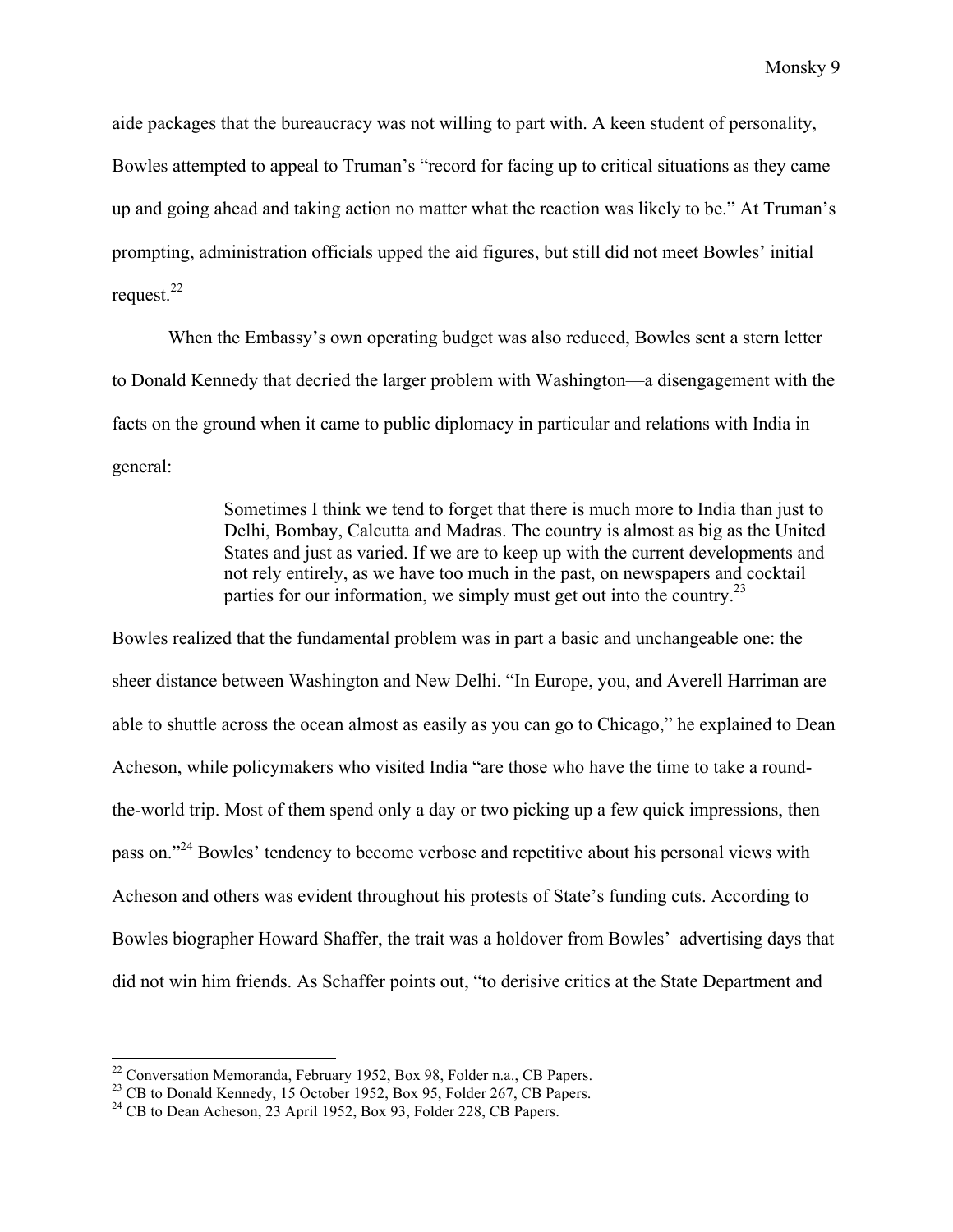elsewhere…he sometimes seemed to be marketing foreign policy as if it were a breakfast cereal or a dentifrice."<sup>25</sup>

While memorandums of Bowles' conversations with Nehru and outlines of his policy recommendations for Washington show that he at least understood the rules and norms of buttoned-down diplomacy, his correspondence also reveals how Bowles' previous experience in advertising influenced his less conventional Ambassadorial activities. Tours and cocktail parties were not simply opportunities to shake hands, force laughs and make toasts; they were also opportunities to survey, query and observe. In the information and propaganda wars with China and the USSR, Indians were consumers whom Bowles' clients at the State Department failed to fully understand.

Bowles' letters to Donald Kennedy, the Director of the South Asian Affairs desk at the State Department are filled with anecdotal incidents that reveal truths on the ground Bowles believed were overlooked in Foggy Bottom. In 1951, Bowles wrote to Kennedy the he had "run into a startling indication of Russian propaganda throughout the East on the race question" at a cocktail party at an upscale club in Madras for Indian officials and businessmen. The toastmaster, whom Bowles identified as "definitely pro-American," stated in his speech that Indians were deeply bothered that America had been "willing to drop the atomic bomb on "the Asian Japanese but were unwilling to drop it on the white Germans."<sup>26</sup>

The notion that American war tactics were brutish in nature and prejudiced against nonwhites was not only a common suspicion held by Indian elites, but also a focus of Chinese and Russian propaganda efforts against the United States. By his own account, Bowles constantly had to counter these propaganda efforts. In a letter to Nehru in January 1953, he singled out a

<sup>&</sup>lt;sup>25</sup> Schaffer, 4.  $^{26}$  CB to Donald Kennedy, 28 December 1951, Box 95, Folder 265, CB Papers.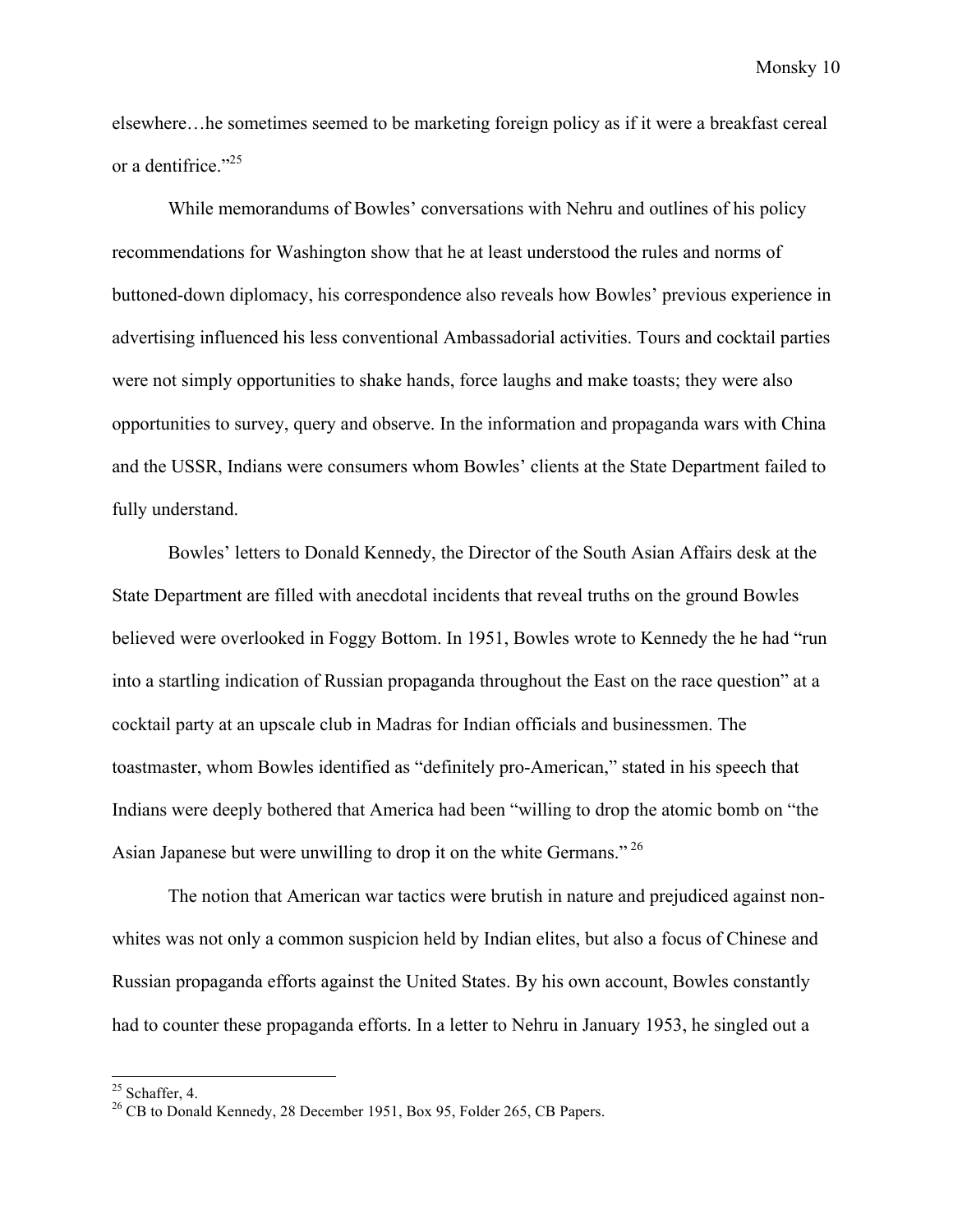three-inch thick book by a so-called "International Scientific Commission," widely distributed among Indian politicians, that claimed to contain evidence "to prove beyond question that the American Government and the American people were guilty of dropping germs throughout North China." The report alleged that America's goal was "to create an epidemic disease and to bring death to millions of Chinese."<sup>27</sup> Bowles pointed to numerous other such examples of patently false and comically ludicrous claims that littered the Indian mainstream press, including a local newspaper article describing how "Americans beat children before their mothers' eyes."<sup>28</sup>

Bowles' determination to be America's ears in India also extended beyond elites in the government and media. In 1951, Bowles visited the state of Travanscore-Cochin, touring a series of villages on the eve of a local election day. When Bowles grew alarmed by the fact that the villages were covered with Communist Party flags, with only a handful supporting Nehru and his Congress Party, he was calmed after talking to the villagers, who "seemed to know very little about Russia or take any particular interest in the Cold War."29 When Bowles inquired about who owned the local farmland, the villagers explained that a small group of landlords held a monopoly on farmland and typically took 60-75 percent of each year's yield as a fee. "In rural India," Bowles went on to explain to Donaldson, "the Communist appeal…is almost entirely based on the land problems, and when the conditions are as we found them in this area the appeal is frighteningly successful."<sup>30</sup>

Though his schedule was often packed with meetings to sell America to Indian journalists, Bowles still made time for Yale Daily News. When the then-Chairman of the Yale Daily News, James C. Thompson Jr., asked Bowles to write a piece for the newspaper's seventy-

<sup>&</sup>lt;sup>27</sup> Ibid.<br><sup>28</sup> Draft Letter, 1952, Box 98, Folder n.a., CB Papers.<br><sup>29</sup> CB to Kennedy, 28 December 1951, Box 95, Folder 265, CB Papers.<br><sup>30</sup> Ibid.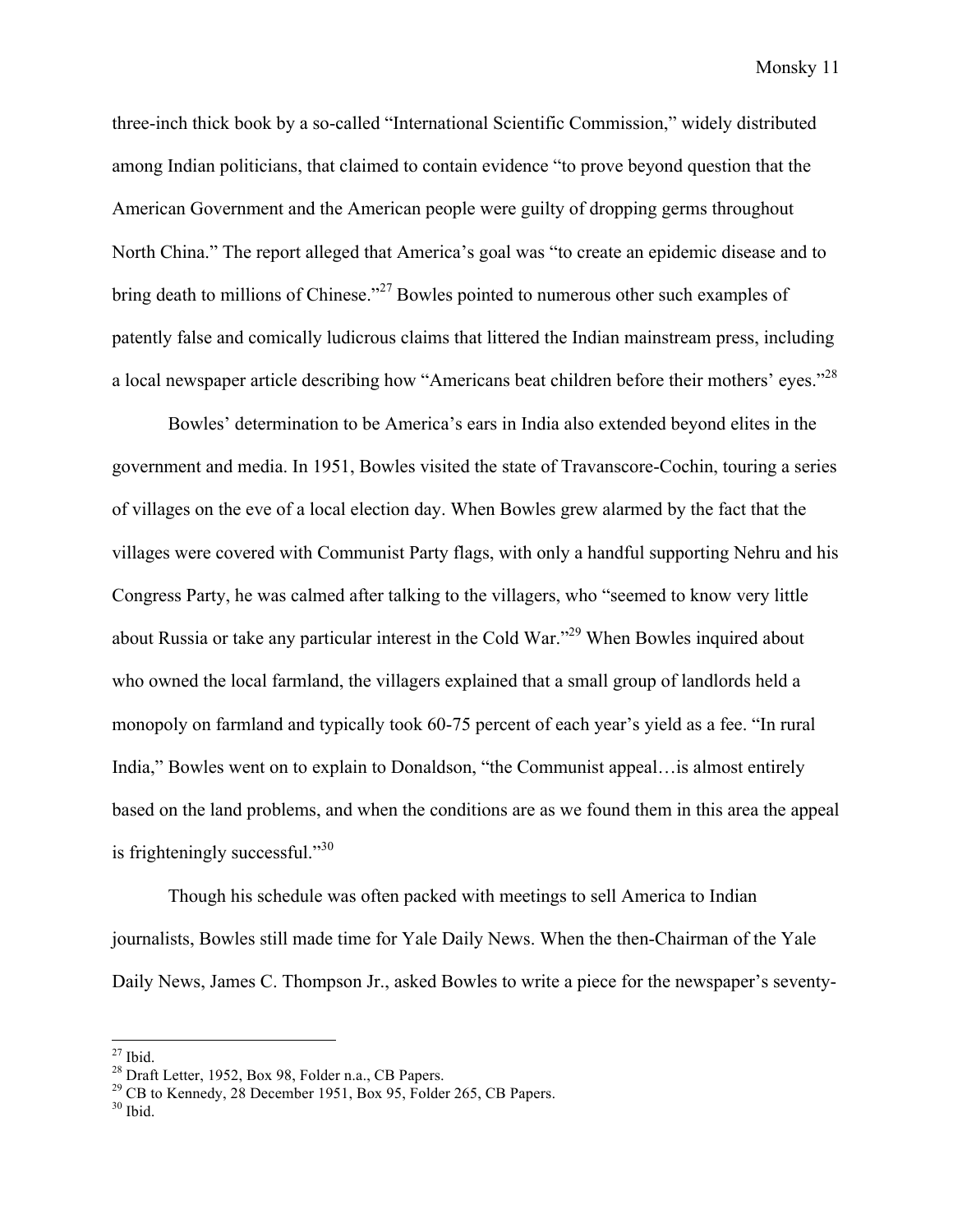fifth anniversary issue in 1953,  $31$  Bowles sent a kind reply in the affirmative, albeit a month later and on stationary far plainer than that of the news. Thompson sent a follow-up letter that emphasized that the News was still "counting heavily" on Bowles' participation, but had taken the precaution of securing a back-up writer from another alumnus, a "distinguished Negro jurist" in New York. It was not until Bowles received a business-like telegram that simply read "OCTOBER FIFTEEN FINAL DEADLINE—JAMES THOMPSON CHAIRMAN YALE DAILY NEWS," that work on the article commenced. That same day, Bowles tasked the lead Public Affairs officer for the South Asian Affairs desk at the State Department to draft an article discussing "the problem of racial harmony in winning acceptance of American foreign policy in Asia."32 Even the busy Bowles took a deadline seriously when it came from the Chairman of the News.

# **IV. Conclusion**

Bowles ended his larger career in 1969 with long list of prestigious government positions spanning four presidents—head of the Office of Price Administration, Governor of Connecticut, Congressman, Undersecretary of State, and twice Ambassador to India—and yet he is popularly remembered for having ended his career in abject failure.<sup>33</sup> Though his pedigree made him a de facto member of the eastern establishment that dominated American government and industry in those years, he was ultimately cast as an outlier of the Cold War foreign policy establishment that came to control the Kennedy administration and Washington at large. He abandoned any of his own presidential ambitions to serve as John F. Kennedy's foreign policy advisor during the 1960 presidential campaign with the hope of getting tapped for Secretary of State. But once

<sup>&</sup>lt;sup>31</sup> James Thompson to CB, 5 July 1952, Box 93, Folder 22, CB Papers.<br><sup>32</sup> Edward Logue to S. Shepard Jones, 16 December 1952, Box 93, Folder 22, CB Papers.<br><sup>33</sup> David Halberstam, *The Best and the Brightest*, (Greenwich: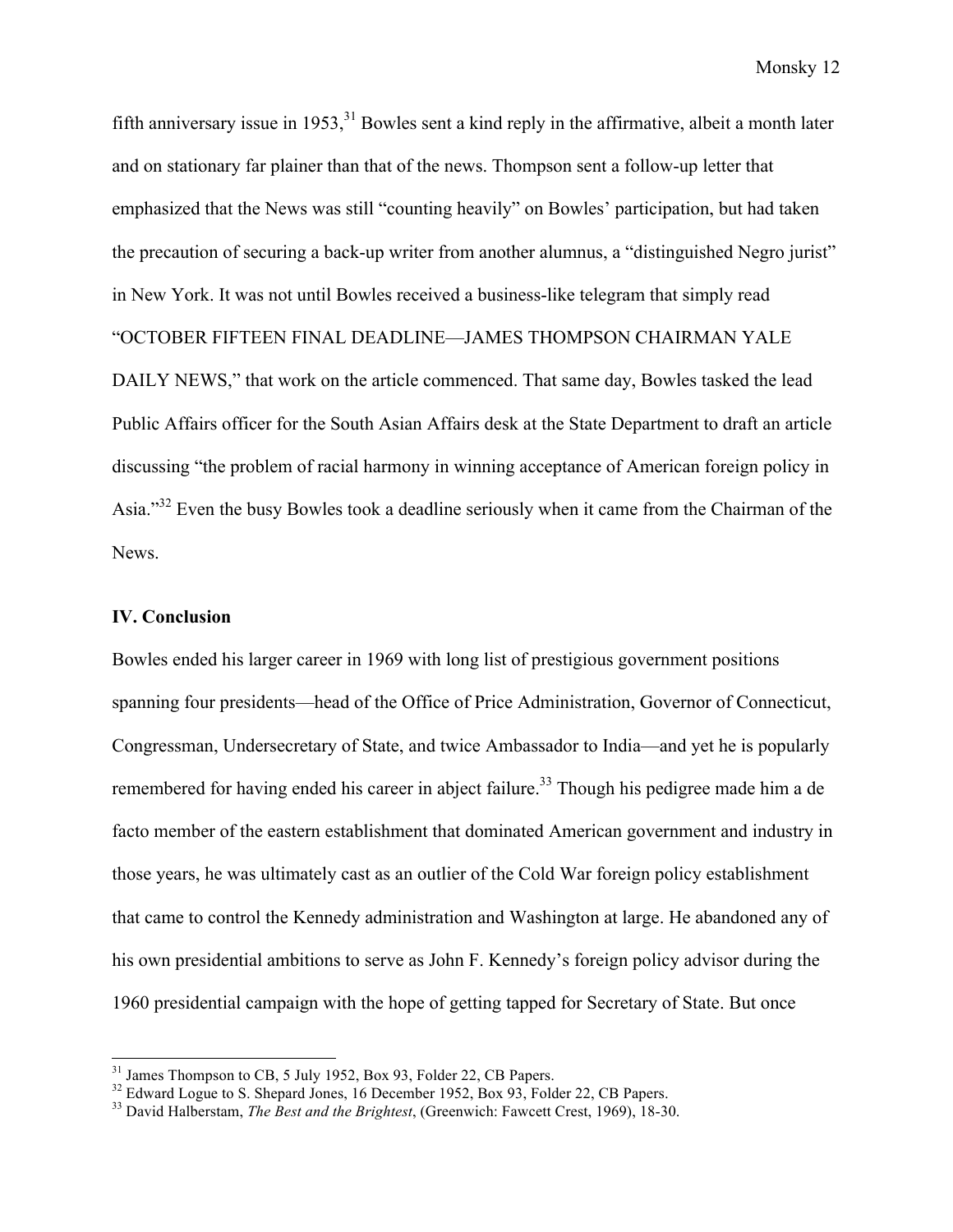Kennedy had absorbed the liberal constituency over which Bowles and his contemporary Adlai Stevenson held sway, his views were painted as soft on communism and his influence in the administration was marginalized; he ultimately resigned out of frustration.<sup>34</sup>

Historians have characterized Bowles' sweeping vision of America's role in the world<sup>35</sup> as a natural outgrowth of a New Deal liberal, implicitly guided by a naïve disregard for the crude but natural laws of power. But this characterization does not do justice to the way Bowles related the nuts and bolts of his Ambassadorship to what he considered wider American goals. He was more accurately a strong proponent and shrewd projector of what the political scientist Joseph Nye now calls "soft power." Nye argues that where hard power involves great power politics, soft power involves convincing others to "want what you want."<sup>36</sup> While this concept may be have been counterintuitive for Cold Warriors like Acheson and Harriman, it came naturally to Madison Avenue men like Benton and Bowles; it was undoubtedly Bowles' years as an advertiser that informed his intense desire to convince, rather than coerce, everyday Indians that they fundamentally shared much more with the United States than with the Soviet Union. Bowles' faith in the value of America's trademark products—capitalism and democracy—was never in doubt. He just knew he could sell them better than anyone else.

<sup>&</sup>lt;sup>34</sup> See Halberstam.<br><sup>35</sup> See Chester Bowles, *Promises to Keep: My Years in Public Life, 1941-1969* (New York: HarperCollins, 1971).<br><sup>36</sup> See Joseph Nye, *Bound to Lead: The Changing Nature of American Power* (New York: